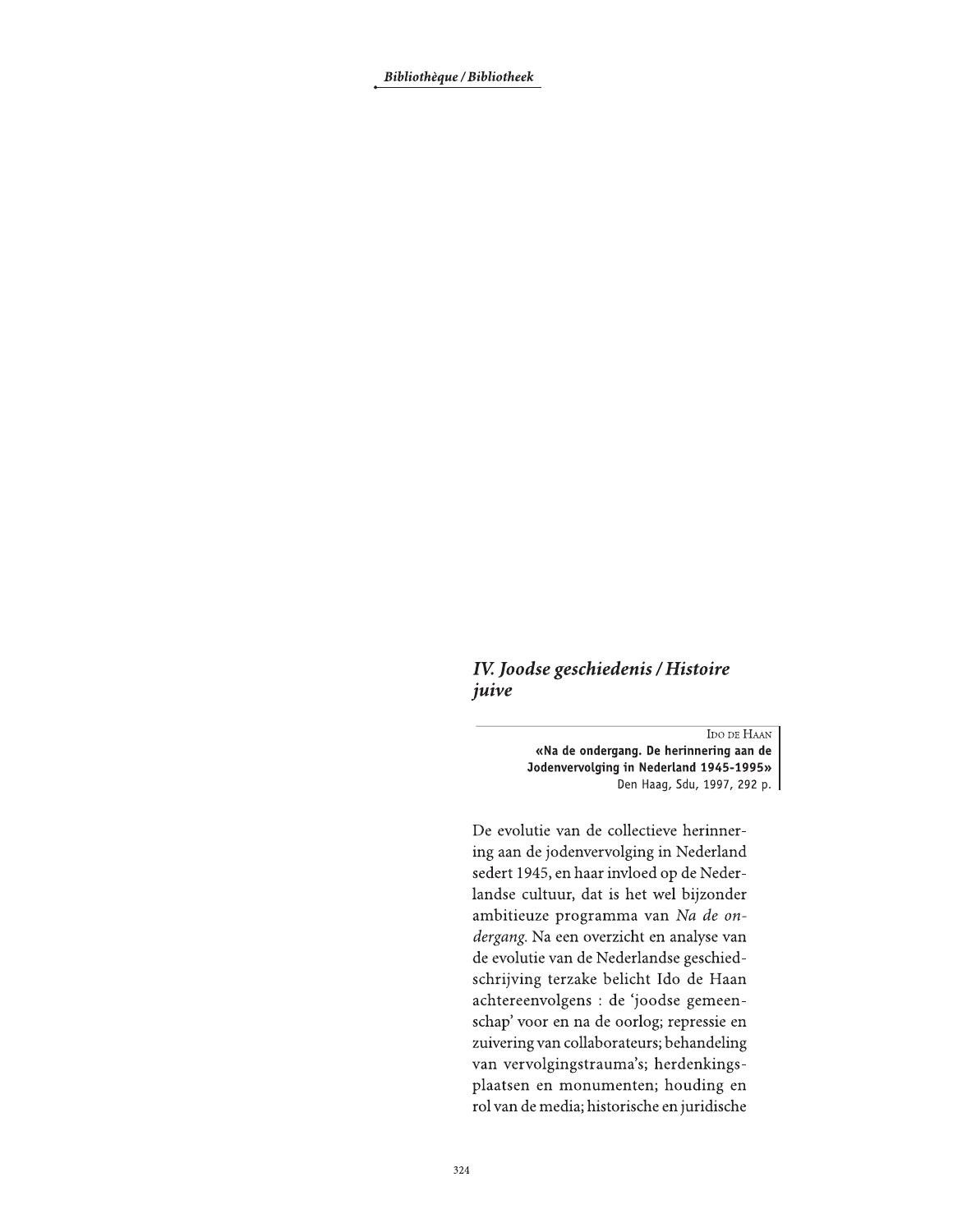getuigenissen van overlevenden (ook in het algemeen, theoretisch); de 'affaires', publieke discussies over vrijlating van oorlogsmisdadigers (de vier/drie van Breda), over de toekenning van uitkeringen aan allerhande oorlogsgetroffenen, rond R.W. Fassbinders Het vuil, de stad en de dood, enzovoort. Als toetje, omdat de studie kadert in het onderzoeksproject Nederlandse Cultuur in Europese Context, volgt nog een hoofdstuk waarin de Nederlandse situatie wordt getoetst aan die in andere Europese landen. Na lezing van het resultaat van deze herculesarbeid blijkt dat de auteur te veel hooi op zijn vork genomen heeft.

De Haan, die aan de universiteit van Amsterdam onderzoek doet op het gebied van politieke theorie en Nederlandse geschiedenis, keert zich tegen de volgens hem in Nederland dominante psychodynamische interpretatie van de publieke herinnering aan de jodenvervolging (trauma, verdringing, bewustwording). Het succes van deze psychodynamische duiding wijt De Haan aan de enorme betekenis van de psychiatrie in het krachtenveld van de Nederlandse samenleving. Het leed en onrecht teweeggebracht door de vervolging werden volgens hem pas publiek erkend nadat psychiaters op de psychische gevolgen ervan hadden gewezen. Dat in vele andere landen waar de psychiatrie minder toonaangevend is, de naoorlogse herinnering en geschiedschrijving grosso modo dezelfde evolutie hebben doorgemaakt als in Nederland, verklaart de auteur niet. Tegenover de psychodynamische interpretatie stelt De Haan dat de naoorlogse samenleving, de herinnering en de geschiedschrijving van bij het begin bepaald werden door de scheiding die de Duitsers hebben veroorzaakt tussen joden en niet-joden. Een

scheiding die nooit meer werd opgeheven, "de verdeeldheid van de samenleving langs de lijnen die de vervolging had getrokken was onontkoombaar". Dat roept natuurlijk de vraag op hoe het dan komt dat het in andere landen anders liep.

Volgens De Haan werd de kloof direct na de oorlog al bestendigd door de Nederlandse overheid. Zij benoemde immers de (latere) grote drie van de geschiedschrijving over de jodenvervolging in Nederland (Presser, Herzberg en De Jong) en dat waren niet toevallig allen joden. Toch niks anders zeker dan de voortzetting van de tijdens de oorlog opgelegde toestand, "het ene isolement werd vervangen door het andere : die van de professionele geschiedschrijving". Voor hetzelfde geld kan je deze bemoeienis van de overheid natuurlijk positief beoordelen; je hoeft er ook niet aan te twijfelen dat het zeker niet goed was geweest als men niet-joodse onderzoekers had aangesteld.

De weerlegging van de inderdaad simplistische psychodynamische interpretatie (die men overigens in recent wetenschappelijk werk niet meer aantreft) heeft bij De Haan tot een ander simplisme geleid. Zijn sterke betrokkenheid, die bijna uit elke alinea spreekt, speelt hier waarschijnlijk in mee. Verontwaardiging over de jodenmoord en de gebrekkige herinnering eraan scherpt de blik en spitst het denken toe, maar beperkt ook vaak gezichtsveld en verklaring.

De Haan gaat ervan uit dat "de openbare vormgeving van de herinnering aan de jodenvervolging moet onderzocht worden in het kader van de nationale staat". Ongetwijfeld een belangwekkende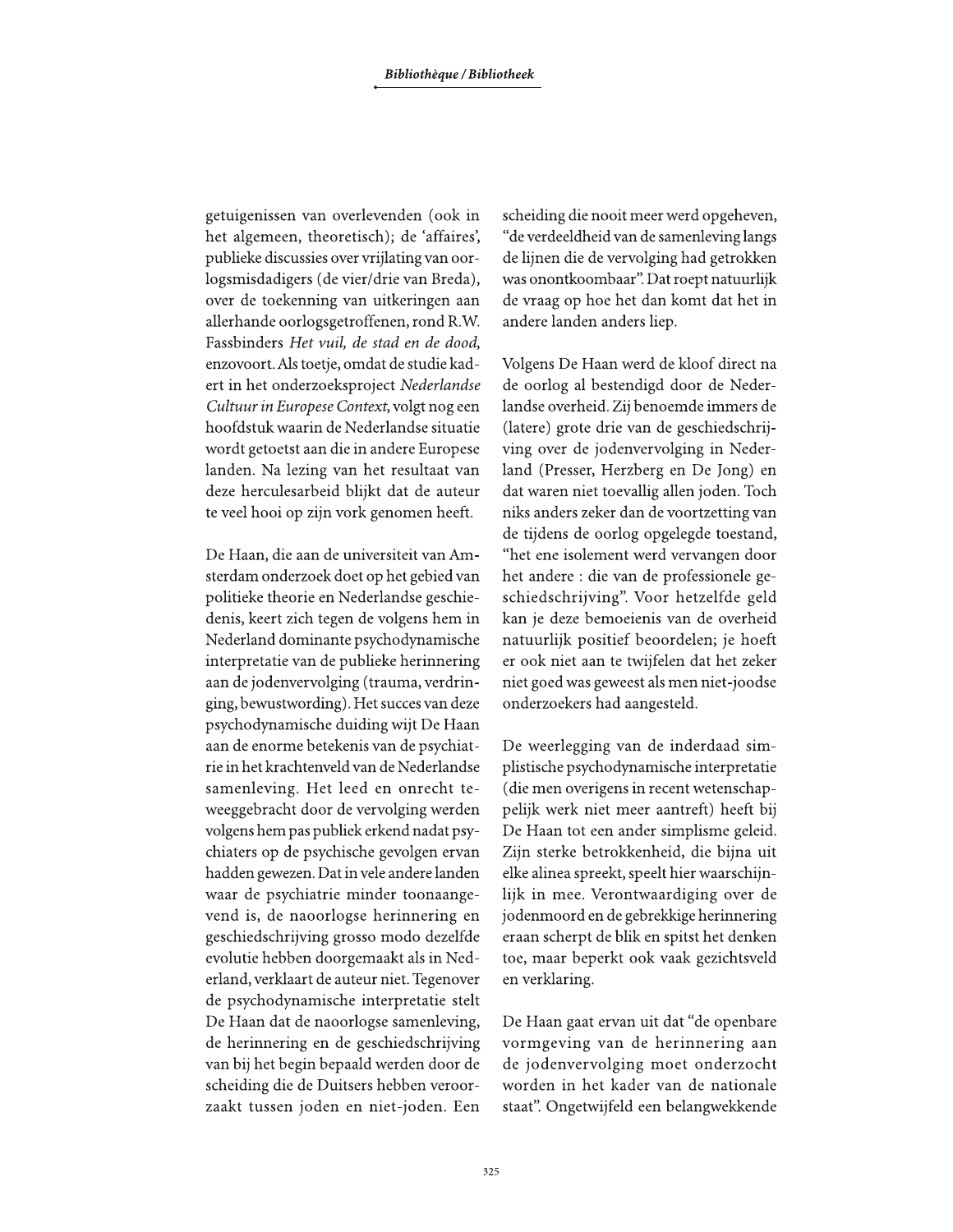invalshoek, maar allesbepalend is hij zeker niet. Er spelen bijvoorbeeld ook psycho-sociale factoren mee; de relatie én concurrentie met andere collectieve herinneringen aan ander grootschalig door mensen veroorzaakt leed, nationaal en internationaal, uit het verleden en in het heden. De herinnering aan de moord op de Europese joden ligt mee aan de basis van de joodse staat, de zionistische eind-oplossing voor het 'joodse probleem' in Europa. Velen zien Israël als een belangrijk element in de verwerking van de judeocide, de oprichting van een eigen thuisland als het enige positieve gevolg van al die ellende. Het lot van Israël en de politiek-militaire ontwikkelingen in het Midden-Oosten zijn dan ook van groot gewicht voor de collectieve herinnering aan deze Europese moord. Dat is De Haan niet onbekend, maar hij wil dit aspect buiten beschouwing laten (p. 7). Op zich is daar niets mis mee, als men zich maar bewust blijft van de perspectiefvernauwing. Maar de Haan breidt zijn op onderzoek van deelaspecten gebaseerde conclusies wel tot het geheel uit. Dat in een studie over de Nederlandse herinnering aan de jodenvervolging zo weinig aandacht gaat naar 'inter-nationale' verschillen en invloeden, mag verwonderlijk heten. Nederland had en heeft met zijn zeer hoog aantal gedeporteerde en vermoorde joden (75 %) veel meer te begrijpen, verwerken en herinneren dan de meeste andere Westerse landen. En mede daardoor kan het niet anders dan dat de factor Israël zwaarder doorweegt dan elders.

Het hoofdstuk waarin de herinnering in de rest van Europa wordt belicht bevat nogal wat bedenkelijke interpretaties en onjuistheden. Dat in deze 'Europese' con-

text wel veel aandacht gaat naar Israël (en de VS), terwijl de auteur dit aspect toch buiten beschouwing wou laten, zegt veel over de impact van gebeurtenissen en interpretaties in deze grote joodse gemeenschappen. Het Belgisch onderzoek naar de uitroeiing van de joden van België wordt onvolledig en deels fout weergegeven (ook het werk van ondergetekende). Het in 1995 in Nederland uitgegeven In Memoriam met de namen van de vermoorde Nederlandse joden wordt opmerkelijk genoemd, maar dat de lijst voor België al in 1982 werd gepubliceerd (Mémorial de la déportation des Juifs de Belgique) moet de auteur ontgaan zijn. Om het verschil tussen de Nederlandse en Belgische verwerking, geschiedschrijving en herinnering te verklaren, beklemtoont De Haan nogal dat in België joden in de eerste plaats als vreemdelingen werden beschouwd, dat "hun dood niet als Belgisch probleem werd ervaren". Tot op zekere hoogte is dat juist; joden die de Belgische nationaliteit bezaten waren vóór, tijdens en na de oorlog beter af dan de anderen. De meeste joden verbleven bij vergelijking nog niet lang in België en waren ook minder goed geïntegreerd dan in Nederland. Maar dat maakt het toch alleen maar schrijnender dat de in Nederland wel goed geïntegreerde joden zo massaal werden geslachtofferd ? Wat daar gebeurd is lijkt wel een bevestiging van een ultra-zionistische stelling : assimilatie leidt tot antisemitisme, tot ondergang. Waarom laat de Haan onvermeld dat in België relatief meer joden werden gered dan in Nederland ? Dat dat onder meer lag aan de houding van niet-joden ? Is dat dan geen deel van de verklaring waarom in Nederland de moord op de Nederlandse joden wél als een nationaal probleem ervaren wordt?